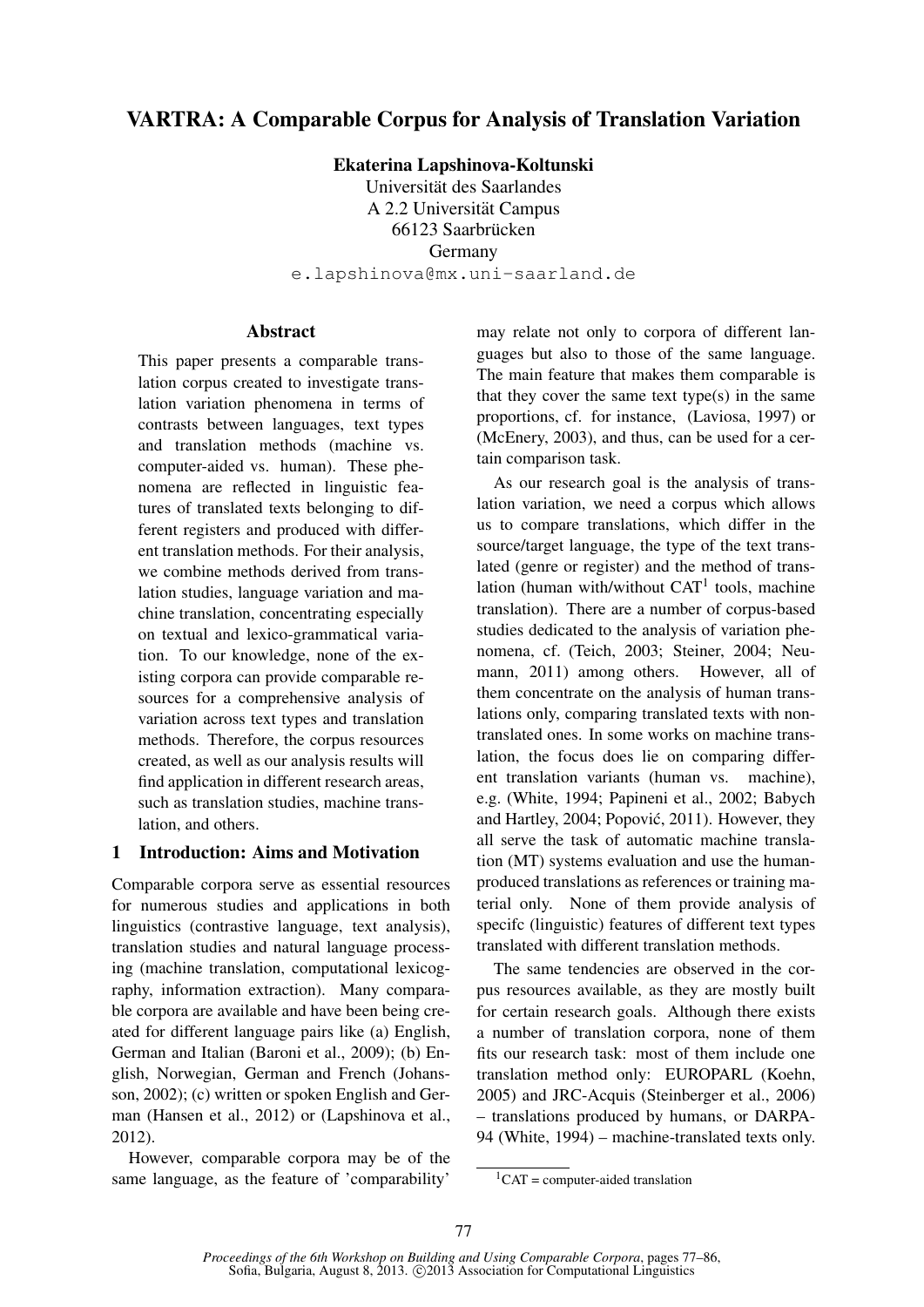Moreover, they all contain one register only and, therefore, cannot be applied to a comprehensive analysis of variation phenomena.

Therefore, we decided to compile our own comparable corpus which contains translations from different languages, of different text types, produced with different translation methods (human vs. machine). Furthermore, both human and machine translations contain further varieties: they are produced by different translators (both professional and student), with or without CAT tools or by different MT systems.

This resource will be valuable not only for our research goals, or for research purposes of further translation researchers. It can also find further applications, e.g. in machine translation or CAT tool development, as well as translation quality assesment.

The remainder of the paper is structured as follows. Section 2 presents studies we adopt as theoretical background for the selection of features and requirements for corpus resources. In section 4, we describe the compilation and design of the comparable translation corpus at hand. In section 5, we demonstrate some examples of corpus application, and in section 6, we draw some conclusions and provide more ideas for corpus extension and its further application.

## 2 Theoretical Background and Resource Requirements

To design and annotate a corpus reflecting variation phenomena, we need to define (linguistic) features of translations under analysis. As sources for these features, we use studies on translation and translationese, those on language variation, as well as works on machine translation, for instance MT evaluation and MT quality assessment.

## 2.1 Translation analysis and translationese

As already mentioned in section 1 above, translation studies either analyse differences between original texts and translations, e.g. (House, 1997; Matthiessen, 2001; Teich, 2003; Hansen, 2003; Steiner, 2004), or concentrate on the properties of translated texts only, e.g. (Baker, 1995). However, it is important that most of them consider translations to have their own specific properties which distinguish them from the originals (both of the source and target language), and thus, establish specific language of translations – the translationese.

Baker (1995) excludes the influence of the source language on a translation altogether, analysing characteristic patterns of translations independent of the source language. Within this context, she proposed translation universals – hypotheses on the universal features of translations: explicitation (tendency to spell things out rather than leave them implicit), simplification (tendency to simplify the language used in translation), normalisation (a tendency to exaggerate features of the target language and to conform to its typical patterns) and levelling out (individual translated texts are alike), cf. (Baker, 1996). Additionally, translations can also have features of "shining through" defined by Teich (2003) – in this case we observe some typical features of the source language in the translation. The author analyses this phenomena comparing different linguistic features (e.g. passive and passive-like constructions) of originals and translations in English and German.

In some recent applications of translationese phenomena, e.g. those for cleaning parallel corpora obtained from the Web, or for the improvement of translation and language models in MT (Baroni and Bernardini, 2005; Kurokawa et al., 2009; Koppel and Ordan, 2011; Lembersky et al., 2012), authors succeeded to automatically identify these features with machine learning techniques.

We aim at employing the knowledge (features described) from these studies, as well as techniques applied to explore these features in the corpus.

## 2.2 Language variation

Features of translated texts, as well as those of their sources are influenced by the text types they belong to, see (Neumann, 2011). Therefore, we also refer to studies on language variation which focus on the analysis of variation across registers and genres, e.g. (Biber, 1995; Conrad and Biber, 2001; Halliday and Hasan, 1989; Matthiessen, 2006; Neumann, 2011) among others. Register is described as functional variation, see Quirk et al. (1985) and Biber et al. (1999). For example, language may vary according to the activitiy of the involved participants, production varieties (written vs. spoken) of a language or the relationship between speaker and addressee(s). These parameters correspond to the variables of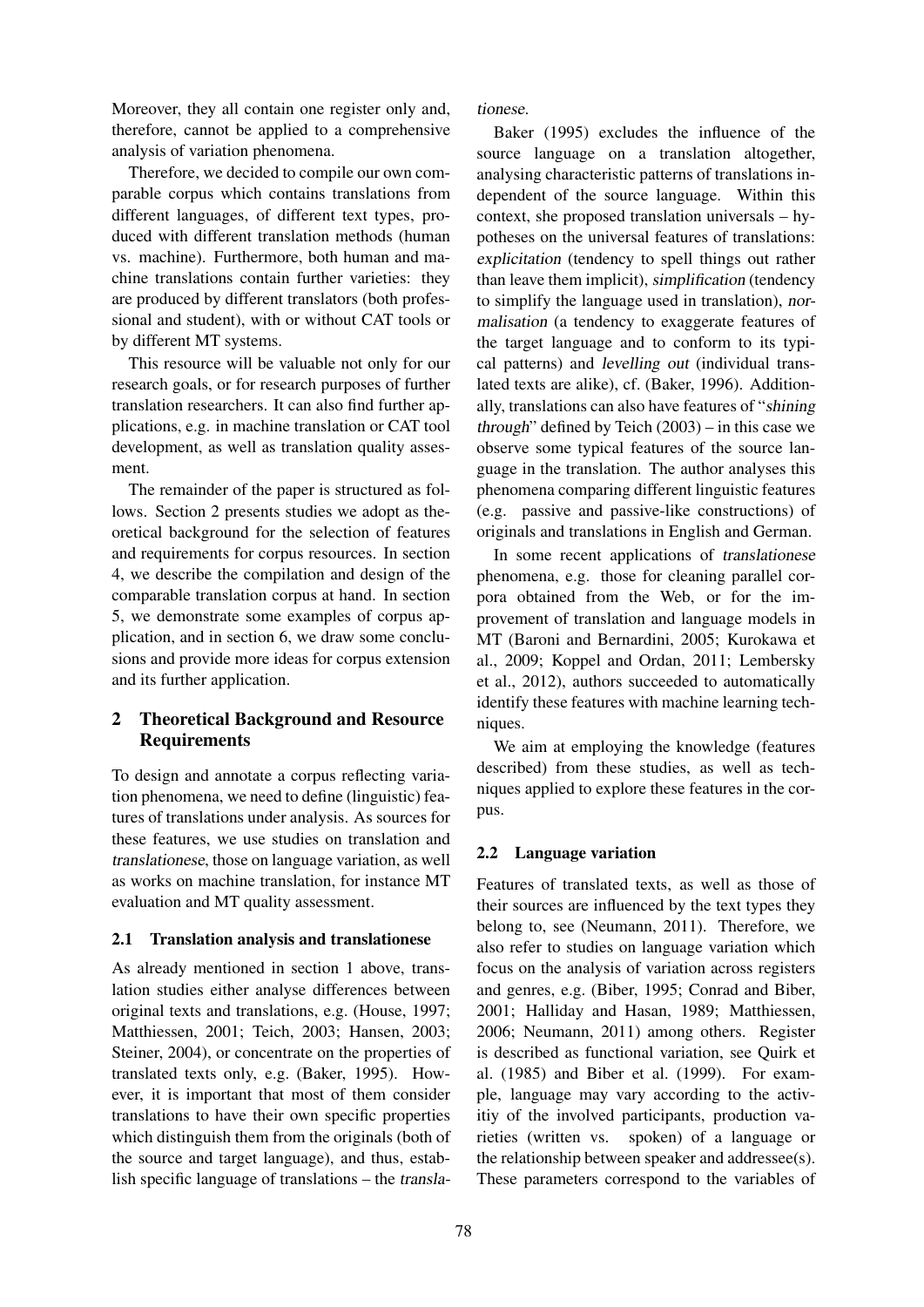field, tenor and mode defined in the framework of Systemic Functional Linguistics (SFL), which describes language variation according to situational contexts, cf. e.g. Halliday and Hasan (1989), and Halliday (2004).

In SFL, these variables are associated with the corresponding lexico-grammatical features, e.g. field of discourse is realised in functional verb classes (e.g., activity, communication, etc) or term patterns, tenor is realised in modality (expressed e.g. by modal verbs) or stance expressions, mode is realised in information structure and textual cohesion (e.g. personal and demonstrative reference). Thus, differences between registers or text types can be identified through the analysis of occurrence of lexico-grammatical features in these registers, see Biber's studies on linguistic variation, e.g. (Biber, 1988; Biber, 1995) or (Biber et al., 1999).

Steiner (2001) and Teich (2003) refer to registers as one of the influencing sources of the properties of translated text. Thus, we attempt to study variation in translation variants by analysing distributions of lexico-grammatical features in our corpus.

## 2.3 Machine translation

We also refer to studies on machine translation in our analysis, as we believe that translation variation phenomena should not be limited to those produced by humans. Although most studies comparing human and machine translation serve the task of automatic MT evaluation only, cf. (White, 1994; Papineni et al., 2002; Babych and Hartley, 2004), some of them do use linguistic features for their analysis.

For instance, Popović and Burchardt (2011) define linguistically influenced categories (inflections, word order, lexical choices) to automatically classify errors in the output of MT systems. Specia (2011) and Specia et al. (2011) also utilise linguistic features as indicators for quality estimation in MT. The authors emphasize that most MT studies ignored the MT system-independent features, i.e. those reflecting the properties of the translation and the original. The authors classify them into source complexity features (sentence and word length, type-token-ratio, etc.), target fluency features (e.g. translation sentence length or coherence of the target sentence) and adequacy features (e.g. absolute difference between the

number of different phrase types in the source and target or difference between the depth of their syntactic trees, etc.).

## 3 Methodology

Consideration of the features described in the above mentioned frameworks will give us new insights on variation phenomena in translation. Thus, we collect these features and extract information on their distribution across translation variants of our corpus to evaluate them later with statistical methods.

Some of the features described by different frameworks overlap, e.g. type-token-ratio (TTR) or sentence length as indicator for simplification in translationese analysis and as a target fluency feature in MT quality estimation; modal meanings and theme-rheme distribution in register analysis and SFL, or alternation of passive verb constructions in register analysis and translation studies.

Investigating language variation in translation, we need to compare translations produced by different systems with those produced by humans (with/without the help of CATs). Furthermore, we need to compare translated texts either with their originals in the source or comparable originals in the target language. Moreover, as we know that text type has influence on both source and target text (Neumann, 2011), we need to compare different text registers of all translation types.

This requires a certain corpus design: we need a linguistically-annotated corpus for extraction of particular features (e.g. morpho-syntactic constructions); we need to include meta-information on (a) translation type (human vs. computer-aided vs. machine, both rule-based and statistical), (b) text production type (original vs. translation) and (c) text type (various registers and domains of discourse). This will enable the following analysis procedures: (1) automatic extraction, (2) statistical evaluation and (3) classification (clustering) of lexico-grammatical features.

## 4 Corpus Resources

## 4.1 Corpus data collection

Due to the lack of resources required for the analysis of translation variation, we have compiled our own translation corpus VARTRA (VARiation in TRAnslation). In this paper, we present the first version of the corpus – VARTRA-SMALL, which is the small and normalised version used for our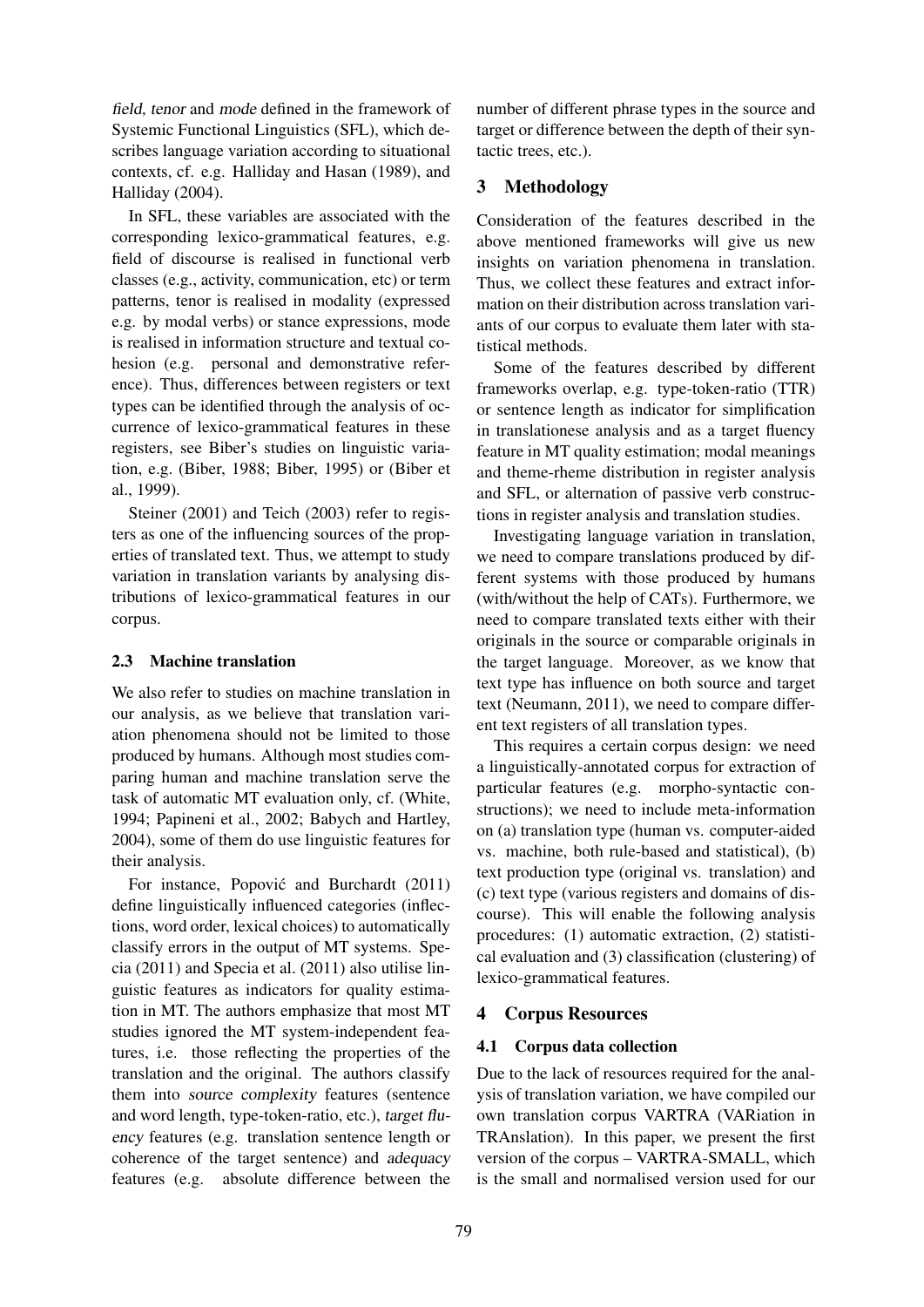first analyses and experiments. The compilation of the full version of VARTRA is a part of our future work, cf. section 6.

VARTRA-SMALL contains English original texts and variants of their translations (to each text) into German which were produced by: (1) human professionals (PT), (2) human student translators with the help of computer-aided translation tools (CAT), (3) rule-based MT systems (RBMT) and (4) statistical MT systems (SMT).

The English originals (EO), as well as the translations by profesionals (PT) were exported from the already existing corpus CroCo mentioned in section 1 above. The CAT variant was produced by student assistents who used the CAT tool ACROSS in the translation process<sup>2</sup>. The current RBMT variant was translated with SYS-TRAN  $(RBMT1)^3$ , although we plan to expand it with a LINGUATEC-generated version<sup>4</sup>. For SMT, we have compiled two versions – the one produced with Google Translate<sup>5</sup> (SMT1), and the other one with a Moses system (SMT2).

Each translation variant is saved as a subcorpus and covers seven registers of written language: political essays (ESSAY), fictional texts (FIC-TION), manuals (INSTR), popular-scientific articles (POPSCI), letters of share-holders (SHARE), prepared political speeches (SPEECH), and touristic leaflets (TOU), presented in Table 1. The total number of tokens in VARTRA-SMALL comprises 795,460 tokens (the full version of VARTRA will comprise at least ca. 1,7 Mio words).

#### 4.2 Corpus annotation

For the extraction of certain feature types, e.g. modal verbs, passive and active verb constructions, Theme types, textual cohesion, etc. our corpus should be linguistically annotated. All subcorpora of VARTRA-SMALL are tokenised, lemmatised, tagged with part-of-speech information, segmented into syntactic chunks and sentences. The annotations were obtained with Tree Tagger (Schmid, 1994).

In Table 2, we outline the absolute numbers for different annotation levels per subcorpus (translation variant) in VARTRA-SMALL.

VARTRA-SMALL is encoded in CWB and can be queried with the help of Corpus Query Proces-

| subc             | token  | lemma | chunk | sent |
|------------------|--------|-------|-------|------|
| PT               | 132609 | 9137  | 55319 | 6525 |
| <b>CAT</b>       | 139825 | 10448 | 58669 | 6852 |
| <b>RBMT</b>      | 131330 | 8376  | 55714 | 6195 |
| SMT <sub>1</sub> | 130568 | 9771  | 53935 | 6198 |
| SMT <sub>2</sub> | 127892 | 7943  | 51599 | 6131 |

Table 2: Annotations in VARTRA-SMALL

sor (CQP) (Evert, 2005). We also encode a part of the meta-data, such as information on register, as well as translation method, tools used and the source language. A sample output encoded in CQP format that is subsequently used for corpus query is shown in Figure 1.

In this way, we have compiled a corpus of different translation variants, which are comparable, as they contain translations of the same texts produced with different methods and tools. Thus, this comparable corpus allows for analysis of contrasts in terms of (a) text typology (e.g. fiction vs. popular-scientific articles); (b) text production types (originals vs. translations) and (c) translation types (human vs. machine and their subtypes).

Furthermore, examination of some translation phenomena requires parallel components – alignment between originals and translations. At the moment, alignment on the sentence level (exported from CroCo) is available for the EO and PT subcorpora. We do not provide any alignment for further translation variants at the moment, although we plan to align all of them with the originals on word and sentence level.

## 4.3 Corpus querying

As already mentioned in 4.2, VARTRA-SMALL can be queried with CQP, which allows definition of language patterns in form of regular expressions based on string, part-of-speech and chunk tags, as well as further constraints. In Table 3, we illustrate an example of a query which is built to extract cases of processual finite passive verb constructions in German: lines 1 - 5 are used for passive from a Verbzweit sentence (construction in German where the finite verb occupies the position after the subject), and lines 6 - 10 are used for Verbletzt constructions (where the finite verb occupies the final position in the sentence). In this example, we make use of part-of-speech (lines 3a, 5, 8 and 9a), lemma (lines 3b and 9b) and

<sup>2</sup>www.my-across.net

<sup>3</sup>SYSTRAN 6

<sup>4</sup>www.linguatec.net

<sup>5</sup>http://translate.google.com/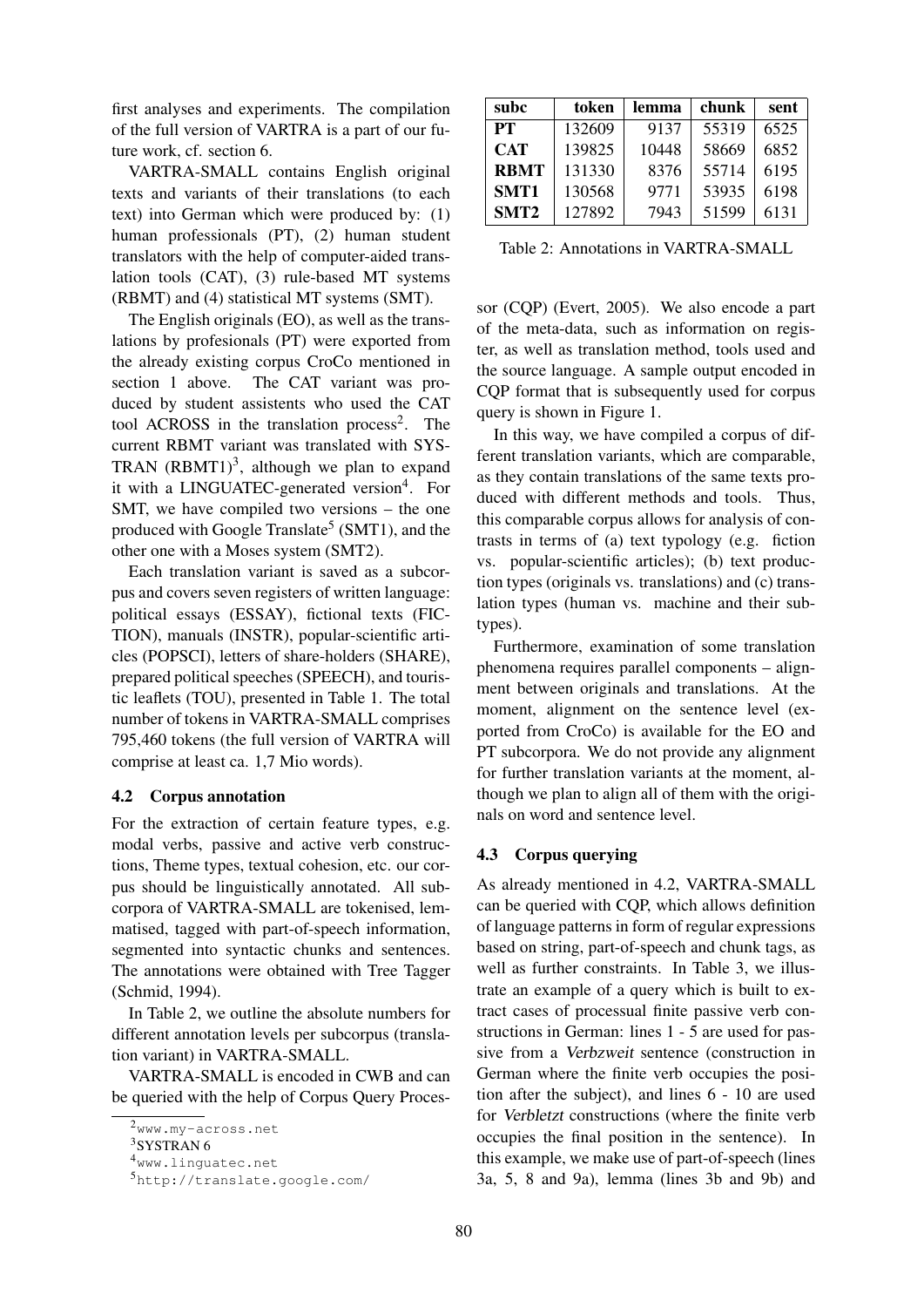|                | EO     | PT     | <b>CAT</b> | <b>RBMT</b> | SMT <sub>1</sub> | SMT <sub>2</sub> |
|----------------|--------|--------|------------|-------------|------------------|------------------|
| <b>ESSAY</b>   | 15537  | 15574  | 15795      | 15032       | 15120            | 14746            |
| <b>FICTION</b> | 11249  | 11257  | 12566      | 11048       | 11028            | 10528            |
| <b>INSTR</b>   | 20739  | 21009  | 19903      | 20793       | 20630            | 20304            |
| <b>POPSCI</b>  | 19745  | 19799  | 22755      | 20894       | 20353            | 19890            |
| <b>SHARE</b>   | 24467  | 24613  | 24764      | 22768       | 22792            | 22392            |
| <b>SPEECH</b>  | 23308  | 23346  | 24321      | 23034       | 22877            | 22361            |
| <b>TOU</b>     | 17564  | 17638  | 19721      | 17761       | 17768            | 17671            |
| <b>TOTAL</b>   | 132609 | 133236 | 139825     | 131330      | 130568           | 127892           |

Table 1: Tokens per register in VARTRA-SMALL

chunk type (lines 2b and 6b) information, as well as chunk (lines 2a, 2c, 6a and 6c) and sentence (lines 1 and 10) borders.

|                | query block                           | example          |
|----------------|---------------------------------------|------------------|
| 1.             | < s                                   |                  |
| 2a.            | $<$ chunk $>$                         |                  |
| 2b.            | $[-\text{chunk_type}="NC"] +$         | Ein Chatfenster  |
| 2c.            | $\langle$ /chunk $>$                  |                  |
| 3a.            | pos="VAFIN"&                          |                  |
| 3 <sub>b</sub> | lemma="werden"]                       | wird             |
| 4.             | $[word!=$ "."                         | daraufhin        |
| 5.             | $[pos="Y.*PP"]$ ;                     | angezeigt        |
| 6а.            | $\langle$ chunk $\rangle$             |                  |
| 6b.            | $\lbrack$ chunk_type="NC" $\rbrack$ + | das Transportgut |
| 6c.            | $\langle$ /chunk $\rangle$            |                  |
| 7.             | $[word!=$ "."                         | nicht            |
| 8.             | $[pos="Y.*PP"]$                       | akzeptiert       |
| 9a.            | pos="VAFIN"&                          |                  |
| 9b.            | lemma="werden"                        | wird             |
| 10.            | $\langle$ /s $>$                      |                  |

Table 3: Example queries to extract processual finite passive constructions

CQP also allows us to sort the extracted information according to the metadata: text registers and IDs or translation methods and tools. Table 4 shows an example of frequency distribution according to the metadata information. In this way, we can obtain data for our analyses of translation variation.

## 5 Preliminary Analyses

## 5.1 Profile of VARTRA-SMALL in terms of shallow features

We start our analyses with the comparison of translation variants only saved in our subcorpora: PT, CAT, RBMT, SMT1 and SMT2. The structure

| method      | tool           | register      | freq |
|-------------|----------------|---------------|------|
| <b>CAT</b>  | Across         | <b>POPSCI</b> | 101  |
| <b>CAT</b>  | Across         | <b>SHARE</b>  | 90   |
| <b>CAT</b>  | Across         | <b>SPEECH</b> | 89   |
| <b>CAT</b>  | Across         | <b>INSTR</b>  | 73   |
| <b>RBMT</b> | <b>SYSTRAN</b> | <b>SHARE</b>  | 63   |
| <b>RBMT</b> | <b>SYSTRAN</b> | <b>POPSCI</b> | 62   |
| <b>CAT</b>  | Across         | TOU           | 58   |

Table 4: Example output of V2 processual passive across translation method, tool and text register (absolute frequencies)

of the corpus, as well as the annotations available already allow us to compare subcorpora (translation variants) in terms of shallow features, such as type-token-ration (TTR), lexical density (LD) and part-of-speech (POS) distributions. These features are among the most frequently used variables which characterise linguistic variation in corpora, cf. (Biber et al., 1999) among others. They also deliver the best scores in the identification of translationese features. We calculate TTR as the percentage of different lexical word forms (types) per subcorpus. LD is calculated as percentage of content words and the percentages given in the POS distribution are the percentages of given word classes per subcorpus, all normalised per cent. The numerical results for TTR and LD are given in Table 5.

| subc             | TTR   | LD    |
|------------------|-------|-------|
| PТ               | 15.82 | 48.33 |
| <b>CAT</b>       | 14.10 | 44.60 |
| <b>RBMT</b>      | 15.04 | 45.08 |
| <b>SMT1</b>      | 14.32 | 46.03 |
| SMT <sub>2</sub> | 14.68 | 47.86 |

Table 5: TTR and LD in VARTRA-SMALL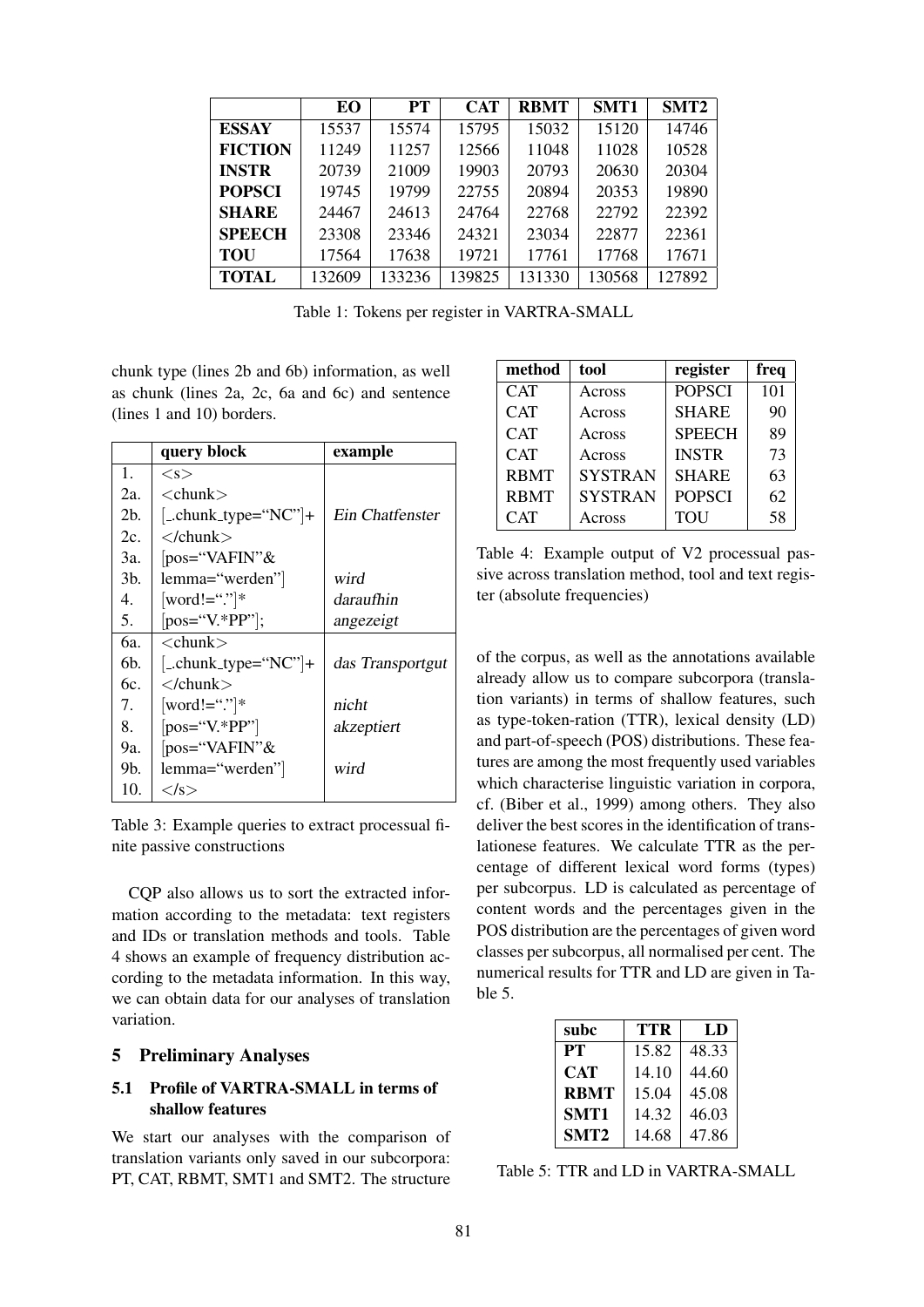|                                                       |             | <translation method="CAT" sourcelanguage="English" tool="Across"></translation> |
|-------------------------------------------------------|-------------|---------------------------------------------------------------------------------|
| <text "cat_essay_001.txt"="" register="ESSAY"></text> |             |                                                                                 |
| < s                                                   |             |                                                                                 |
| <chunk type="NC"></chunk>                             |             |                                                                                 |
| Die                                                   | ART         | d                                                                               |
| weltweiten                                            | ADJA        | weltweit                                                                        |
| Herausforderungen                                     | NN          | Herausforderung                                                                 |
| $\langle$ /chunk $\rangle$                            |             |                                                                                 |
| $\langle$ chunk type="PC">                            |             |                                                                                 |
| im                                                    | APPRART     | im                                                                              |
| <b>Bereich</b><br>$\langle$ /chunk $\rangle$          | NN          | <b>Bereich</b>                                                                  |
| $\langle$ chunk type="NC">                            |             |                                                                                 |
| der                                                   | ART         | d                                                                               |
| Energiesicherheit                                     | NN          | Energiesicherheit                                                               |
| $\langle$ /chunk $\rangle$                            |             |                                                                                 |
| <chunk type="VC"></chunk>                             |             |                                                                                 |
| erfordern                                             | VVFIN       | erfordern                                                                       |
| $\langle$ /chunk $\rangle$                            |             |                                                                                 |
| $\langle$ chunk type="PC">                            |             |                                                                                 |
| über                                                  | <b>APPR</b> | über                                                                            |
| einen                                                 | ART         | ein                                                                             |
| Zeitraum                                              | NN          | Zeitraum                                                                        |
| $\langle$ /chunk $\rangle$                            |             |                                                                                 |
| $\langle$ chunk type="PC">                            |             |                                                                                 |
| von                                                   | <b>APPR</b> | von                                                                             |
| vielen                                                | <b>PIAT</b> | viel                                                                            |
| Jahrzehnten                                           | ADJA        | jahrzehnte                                                                      |
| nachhaltige                                           | ADJA        | nachhaltig                                                                      |
| Anstrengungen                                         | <b>NN</b>   | Anstrengung                                                                     |
| $\langle$ /chunk $\rangle$                            |             |                                                                                 |
| $\langle$ chunk type="PC">                            |             |                                                                                 |
| auf                                                   | <b>APPR</b> | auf                                                                             |

Figure 1: Example of an annotated sample from VARTRA-SMALL

For the analysis of POS distribution, we decide to restrict them to nominal and verbal word classes. Tables 6 and 7 illustrate distribution of nominal – nouns, pronouns (pron), adjectives (adj) and adpositions (adp), and verbal word classes – verbs, adverbs (adv) and conjunctions (conj) – across different translation variants.

| subc             | noun  | pron | adj   | adp  | total |
|------------------|-------|------|-------|------|-------|
| <b>PT</b>        | 27.18 | 8.23 | 9.38  | 8.31 | 53.10 |
| <b>CAT</b>       | 24.80 | 8.53 | 8.08  | 9.52 | 50.93 |
| <b>RBMT</b>      | 24.80 | 8.61 | 8.91  | 9.01 | 51.32 |
| SMT1             | 27.18 | 8.04 | 8.67  | 9.02 | 52.89 |
| SMT <sub>2</sub> | 29.78 | 7.28 | 10.42 | 8.64 | 56.11 |

Table 6: Nominal word classes in % in VARTRA-SMALL

#### 5.2 Interpretation of results

According to Biber (1999), high proportion of variable lexical words in a text is an indicator of richness and density of experiential meanings. This characterises the field of discourse (see sec-

| subc             | verb  | adv  | conj | total |
|------------------|-------|------|------|-------|
| <b>PT</b>        | 11.80 | 3.95 | 5.32 | 21.06 |
| <b>CAT</b>       | 13.58 | 3.69 | 5.83 | 23.10 |
| <b>RBMT</b>      | 12.90 | 2.74 | 6.34 | 21.99 |
| SMT1             | 11.88 | 2.81 | 6.32 | 21.02 |
| SMT <sub>2</sub> | 9.09  | 2.52 | 6.06 | 17.67 |

Table 7: Verbal word classes in % in VARTRA-SMALL

tion 2.2 above), and TTR, thus, indicates informational density. In terms of translationese (see section 2.1), TTR reveals simplification features of translations. Translations always reveal lower TTR and LD than their originals, cf. (Hansen, 2003).

The highest TTR, thus, the most lexically rich translation variant in VARTRA is the one produced by human translators: PT > RBMT >  $SMT2 > SMT1 > CAT$ . It is interesting that the other human-produced variant demonstrates the lowest lexical richness which might be explained by the level of experience of translators (student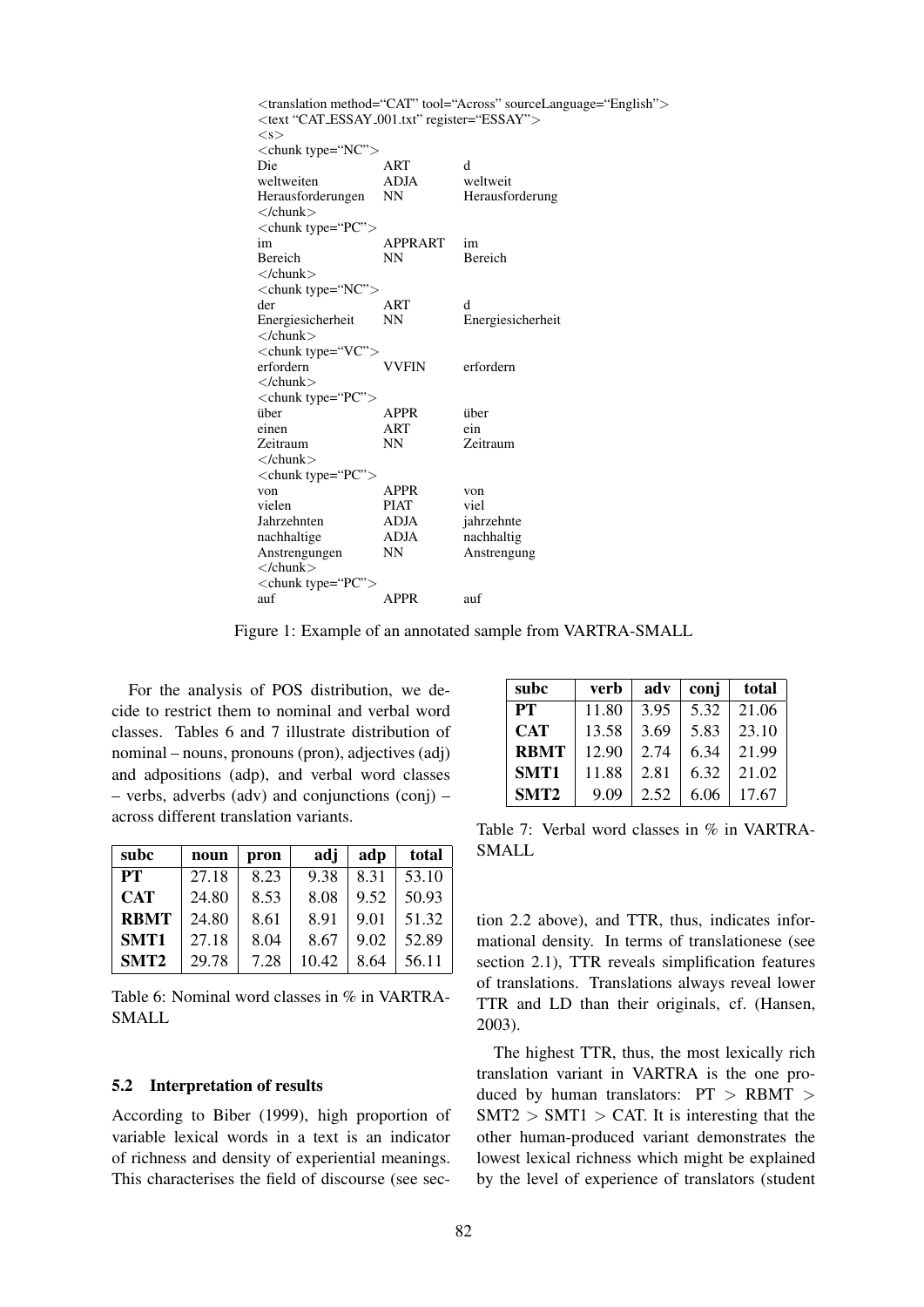translators). Another reason could be the strength of pronominal cohesion and less explicit specification of domains. However, the comparison of the distribution of pronouns (devices for pronominal cohesion) does not reveal big differences between PT and CAT, cf. Table 6.

Another simplification feature is LD, which is also the lowest in CAT-subcorpus of VAR-TRA:  $PT > SMT2 > SMT1 > RBMT > CAT$ . Steiner (2012) claims that lower lexical density can indicate increased logical explicitness (increased use of conjunctions and adpositions) in translations. CAT does demonstrate the highest number of adpositions in the corpus, although the difference across subcorpora is not high, see Table 6.

The overall variation between the subcorpora in terms of TTR and LD is not high, which can be interpreted as indicator of levelling out (see section 2.1 above): translations are often more alike in terms of these features than the individual texts in a comparable corpus of source or target language.

In terms of nominal vs. verbal word classes, there seems to be a degree of dominance of nominal classes (56.11% vs. 17.67%) in SMT2 resulting in a ratio of 3.18 compared to other subcorpora, cf. Table 8.

| subc             | nominal vs. verbal | ratio |
|------------------|--------------------|-------|
| <b>PT</b>        | 53.10:21.06        | 2.52  |
| <b>CAT</b>       | 50.93:23.10        | 2.20  |
| <b>RBMT</b>      | 51.32:21.99        | 2.33  |
| SMT <sub>1</sub> | 52.89:21.02        | 2.52  |
| SMT <sub>2</sub> | 56.11:17.67        | 3.18  |

Table 8: Proportionality of nominal vs. verbal opposition in VARTRA-SMALL

The greatest contributors to this dominance are nouns and adjectives (Table 6 above). For CAT, we again observe the lowest numbers (the lowest noun vs. verb ratio) which means that this translation variant seems to be the most "verbal" one. According to Steiner (2012), German translations are usually more verbal than German originals. Comparing German and English in general, the author claims that German is less "verbal" than English. Thus, a higher "verbality" serves as an indicator of "shining though" (see 2.1 above), which we observe in case of CAT. However, to find this out, we would need to compare our subcorpora with their originals, as well as the comparable German originals.

#### 5.3 First statistical experiments

We use the extracted shallow features for the first steps in feature evaluation. As our aim is to investigate the relations between the observed feature frequencies and the respective translation variants, we decide for correspondence analysis, a multivariate technique, which works on observed frequencies and provides a map of the data usually plotted in a two dimensional graph, cf. (Baayen, 2008).

As input we use the features described in 5.1 above: TTR, LD, nouns, adjectives (adj), adpositions (adp), verbs, adverbs (adv), conjunctions (conj). Additionally, we divide the class of pronouns into two groups: personal (pers.P) and demonstrative  $(dem.P)$  – devices to express pronominal cohesion. We also extract frequency information on modal verbs which express modality.

The output of the correspondence analysis is plotted into a two dimensional graph with arrows representing the observed feature frequencies and points representing the translation variants. The length of the arrows indicates how pronounced a particular feature is. The position of the points in relation to the arrows indicates the relative importance of a feature for a translation variant. The arrows pointing in the direction of an axis indicate a high contribution to the respective dimension. Figure 2 shows the graph for our data.

In Table 9, we present the Eigenvalues calculated for each dimension to assess how well our data is represented in the graph<sup>6</sup>. We are able to obtain a relatively high cumulative value by the first two dimensions (representing x and y-axis in Figure 2), as they are the ones used to plot the twodimensional graph. The cumulative value for the first two dimensions is 94,3%, which indicates that our data is well represented in the graph.

If we consider the y-axis in Figure 2, we see that there is a separation between human and machine translation, although SMT2 is on the borderline. CAT is also closer to MT, as it is plotted much closer to 0 than PT. Conjunctions, personal pronouns and adverbs seem to be most prominent contributors to this separation, as their arrows are

<sup>&</sup>lt;sup>6</sup>'dim' lists dimensions, 'value' - Eigenvalues converted to percentages of explained variation in  $\mathscr{C}$  and calculated as cumulative explained variation with the addition of each dimension in 'cum'.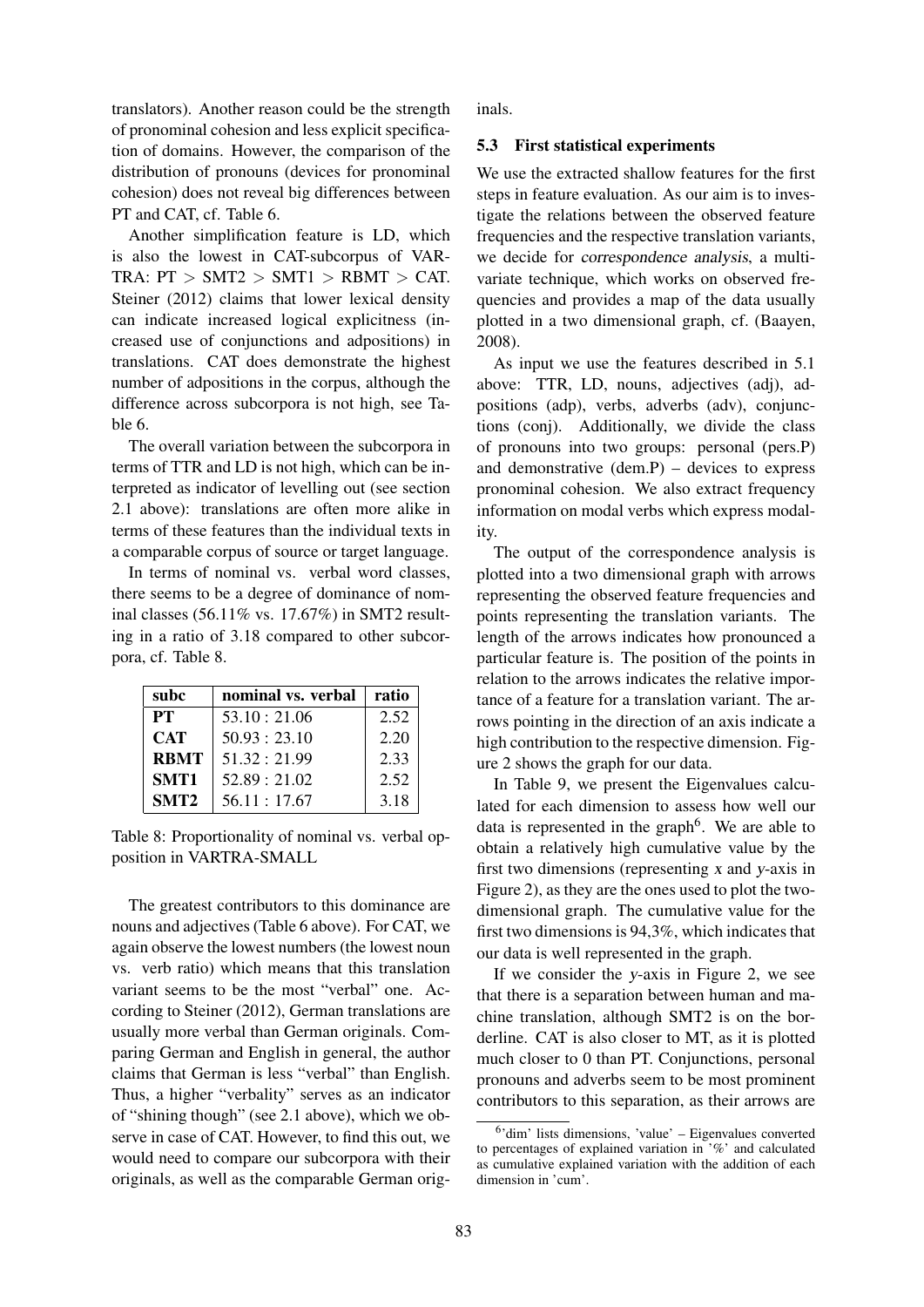

Figure 2: Graph for correspondence analysis on translation variants

| value    | $\%$  | cum%  | scree plot                |
|----------|-------|-------|---------------------------|
| 0.005939 | 73.0  | 73.0  | ************************* |
| 0.001726 | 21.2  | 94.3  | *******                   |
| 0.000352 | 4.3   | 98.6  | ∗                         |
| 0.000114 | 14    | 100.0 |                           |
|          |       |       |                           |
| 0.008131 | 100.0 |       |                           |
|          |       |       |                           |

Table 9: Contribution of dimensions

the longest ones, and they point in the direction of the y-axis.

Verbs, adjectives and nouns seem to be most prominent contributors to the other division (considering the x-axis). Here, we can observe three groups of subcorpora: CAT and RBMT share certain properties which differ them from SMT2. PT remains on the borderline, whereas SMT1 tend slightly to SMT2.

### 6 Conclusion and Future Work

In this paper, we presented a comparable corpus of translations from English into German, which contains multiple variants of translation of the same texts. This corpus is an important resource for the investigation of variation phenomena reflected in linguistic features of translations. The corpus architecture allows us to extract these features automatically. Our preliminary results show that there are both similarities and differences between translation variants produced by humans and machine systems. We expect even more variation, if we compare the distribution of these features across text registers available in all subcorpora.

However, there is a need to inspect the reasons for this variation, as they can be effected by translator experience, restrictions of the CAT system applied or the training material used in MT.

We believe that our resources, as well as our research results will find application not only in contrastive linguistics or translation studies. On the one hand, our corpus provides a useful dataset to investigate translation phenomena and processes,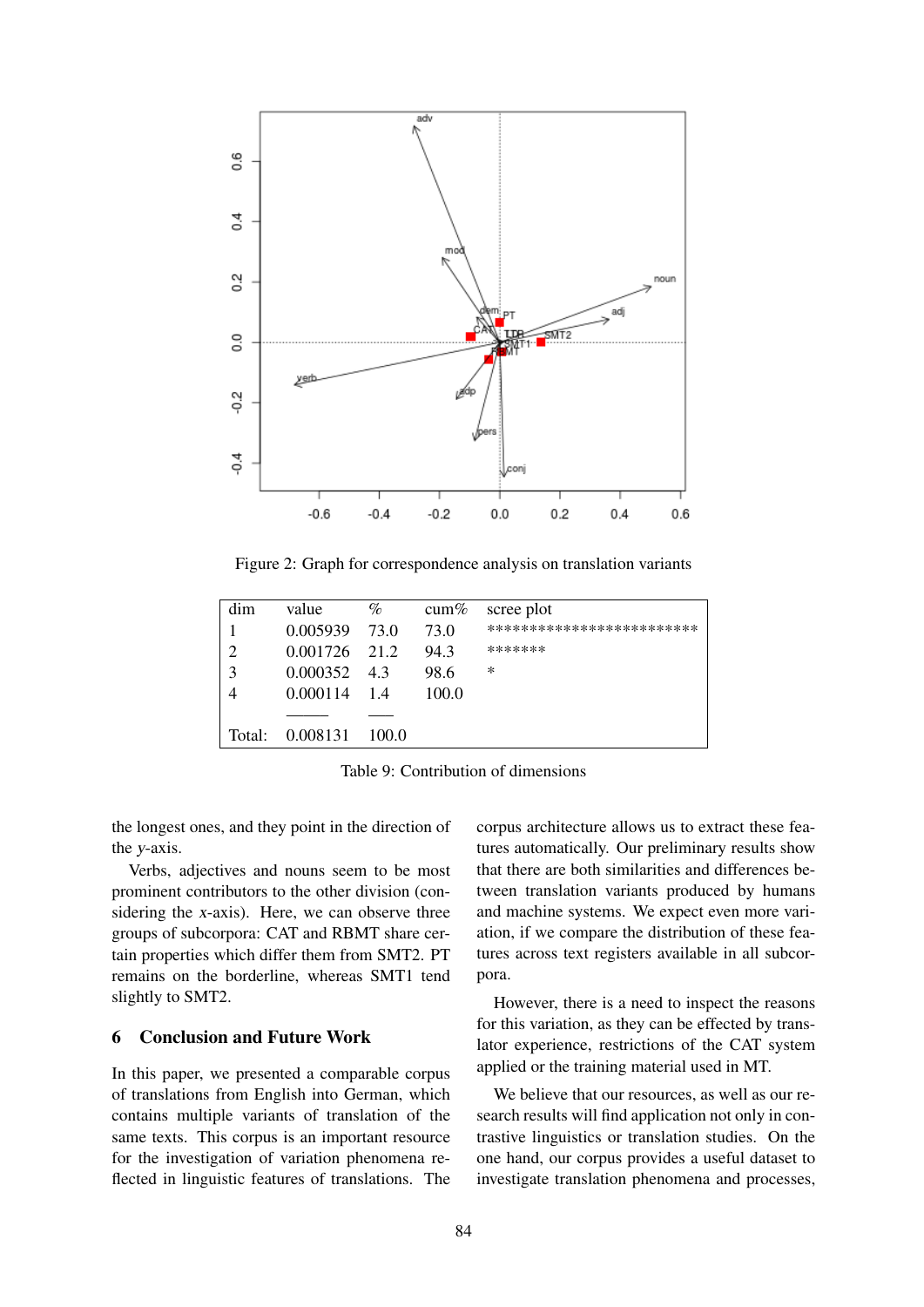but on the other, it can be used for the development, optimisation and evaluation of MT systems, as well as CAT tools (e.g. translation memories).

In the future, we aim at expanding it with more data: (1) more texts for the existing registers (each register should contain around 30,000 words), (2) further text registers (e.g. academic, web and news texts). We also plan to produce further human and machine-generated translations, i.e. (3) machine translations post-edited by humans, as well as translation outputs of (4) further MT systems. Moreover, we aim at adding translations from German into English to trace variation influenced by language typology.

As the automatic tagging of part-of-speech and chunk information might be erroneous, we plan to evaluate the output of the TreeTagger and compare it with the output of further tools available, e.g. MATE dependency parser, cf. (Bohnet, 2010). Furthermore, the originals will be aligned with their translations on word and sentence level. This annotation type is particularly important for the analysis of variation in translation of certain lexico-grammatical structures.

A part of the corpus (CAT, RBMT and SMT subcorpora) will be available to a wider academic public, e.g. via the CLARIN-D repository.

#### Acknowledgments

The project "VARTRA: Translation Variation" was supported by a grant from Forschungsausschuß of the Saarland University. We are especially grateful to Anne-Katrin Schumann, Elke Teich and Noam Ordan for their comments. Also, we wish to thank the anonymous reviewers for their suggestions for improving our paper. All remaining errors remain ours.

#### References

- Across Personal Edition: Free CAT Tool for Freelance Translators. http://www.my-across.net/ en/translation-workbench.aspx.
- Harald Baayen. 2008. *Analyzing Linguistic Data. A Practical Introduction to Statistics Using R*. Cambridge University Press.
- Bogdan Babych and Anthony Hartley. 2004. Modelling legitimate translation variation for automatic evaluation of MT quality. *Proceedings of LREC-2004*, Vol. 3.
- Mona Baker. 1995. Corpora in Translation Studies: An Overview and Some Suggestions for Future Research. *Target*, 7(2):223–43.
- Mona Baker. 1996. Corpus-based translation studies: The challenges that lie ahead. Harold Somers (ed.). Terminology, LSP and Translation. Studies in language engineering in honour of Juan C. Sager. Amsterdam and Philadelphia: Benjamins: 175–186.
- Marco Baroni and Silvia Bernardini. 2005. A New Approach to the Study of Translationese: Machinelearning the Difference between Original and Translated Text. *Literary and Linguistic Computing*, 21 (3): 259–274.
- Marco Baroni, Silvia Bernardini, Adriano Ferraresi and Eros Zanchetta. 2009. The WaCky Wide Web: A Collection of Very Large Linguistically Processed Web-Crawled Corpora. *Language Resources and Evaluation*, 43(3): 209–226.
- Douglas Biber. 1988. *Variation across speech and writing*. Cambridge: Cambridge University Press.
- Douglas Biber. 1995. *Dimensions of Register Variation. A Cross-linguistic Comparison*. Cambridge: Cambridge University Press.
- Douglas Biber, Stig Johansson, Geoffrey Leech, Susan Conrad and Edward Finegan. 1999. *Longman Grammar of Spoken and Written English*. Longman, London.
- Bernd Bohnet. 2010. Top Accuracy and Fast Dependency Parsing is not a Contradiction. *The 23rd International Conference on Computational Linguistics (COLING 2010)*. Beijing, China.
- Susan Conrad and Douglas Biber (eds.). 2001. *Variation in English: Multi-Dimensional studies*. Longman, London.
- The IMS Open Corpus Workbench. 2010. http://www.cwb.sourceforge.net
- Stefan Evert. 2005. *The CQP Query Language Tutorial*. IMS Stuttgart, CWB version 2.2.b90.
- Google Translate. Accessed July 2012. http://translate.google.com
- Michael A.K. Halliday. 1985. *Spoken and written language*. Deakin University Press, Victoria.
- Michael A.K. Halliday, and Riquaya Hasan. 1989. *Language, context and text: Aspects of language in a social semiotic perspective*. Oxford University Press.
- Michael A.K. Halliday. 2004. *An Introduction to Functional Grammar*, 3. edition. Hodder Education.
- Silvia Hansen-Schirra, Stella Neumann, and Erich Steiner. 2013. *Cross-linguistic Corpora for the Study of Translations. Insights from the Language Pair English-German*. Berlin, New York: de Gruyter.